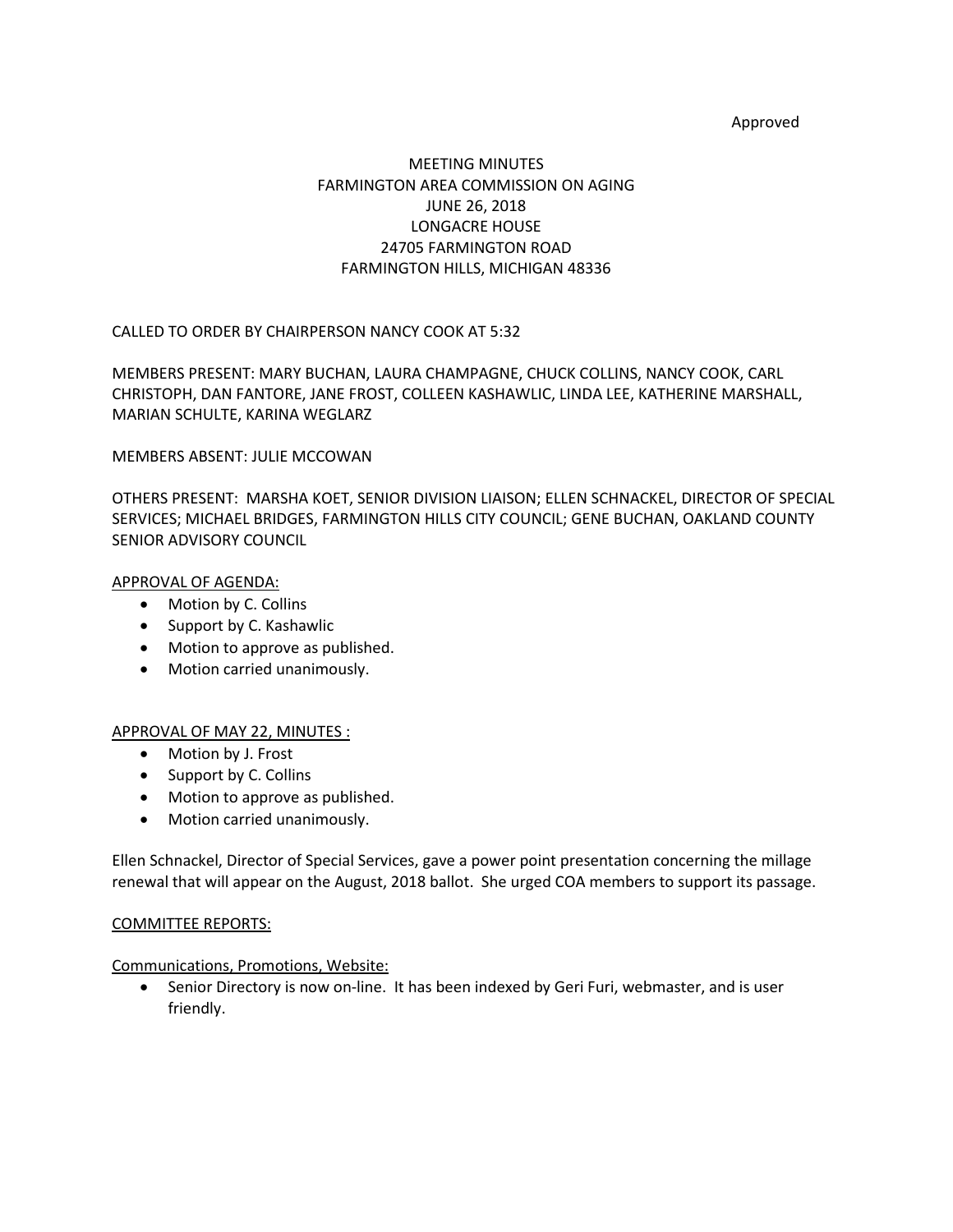Commission on Aging June 26, 2018 Page 2

## Education:

• Planning to offer two programs: a fall presentation by the Attorney General's office regarding home health care and group homes, a spring presentation differentiating independent living, assisted living, memory care and skilled nursing care. Costs and insurance provisions will also be discussed.

### City Council Report:

• C. Christoph spoke to the Farmington Hills City Council on Tuesday, May 14, 2018 about the COA's accomplishments for 2017-2018 year.

# Community for a Lifetime:

- Dan Fantore continues to research walking resources for seniors. C. Kashawlic described Botsford-Beaumont's "Walk with a Doc "program and suggested this could be an indoor activity.
- Some discussion of J. McCowan's contact with the Farmington Hills Chief of Police about police involvement in financial exploitation of seniors. Gene Buchan will speak with the Senior Advisory Council to ascertain if they have any influence in this matter.
- Resources for Caregivers: PBS begins a series on Alzheimer's-Dementia on Wednesday, June 27 at 9pm
- Community Garden: 17 people attended MSU's presentation on community gardening at the Farmington and Farmington Hills Libraries. Results of surveys completed after the presentation were shared with the Commission.

### Resource Directory:

• Copies of the directory are available for COA members. C. Kashawlic reported that \$1100 had been raised by selling ads.

### Volunteer Recognition:

• This sub-committee is currently inactive.

### Senior Division Report:

• M.Koet invited members to the August 7 concert.

### Old Business:

### New Business:

• Members are encouraged to meet with those in their sub-committees during the summer months. This is the ideal time to set goals for the 2018-2019 year.